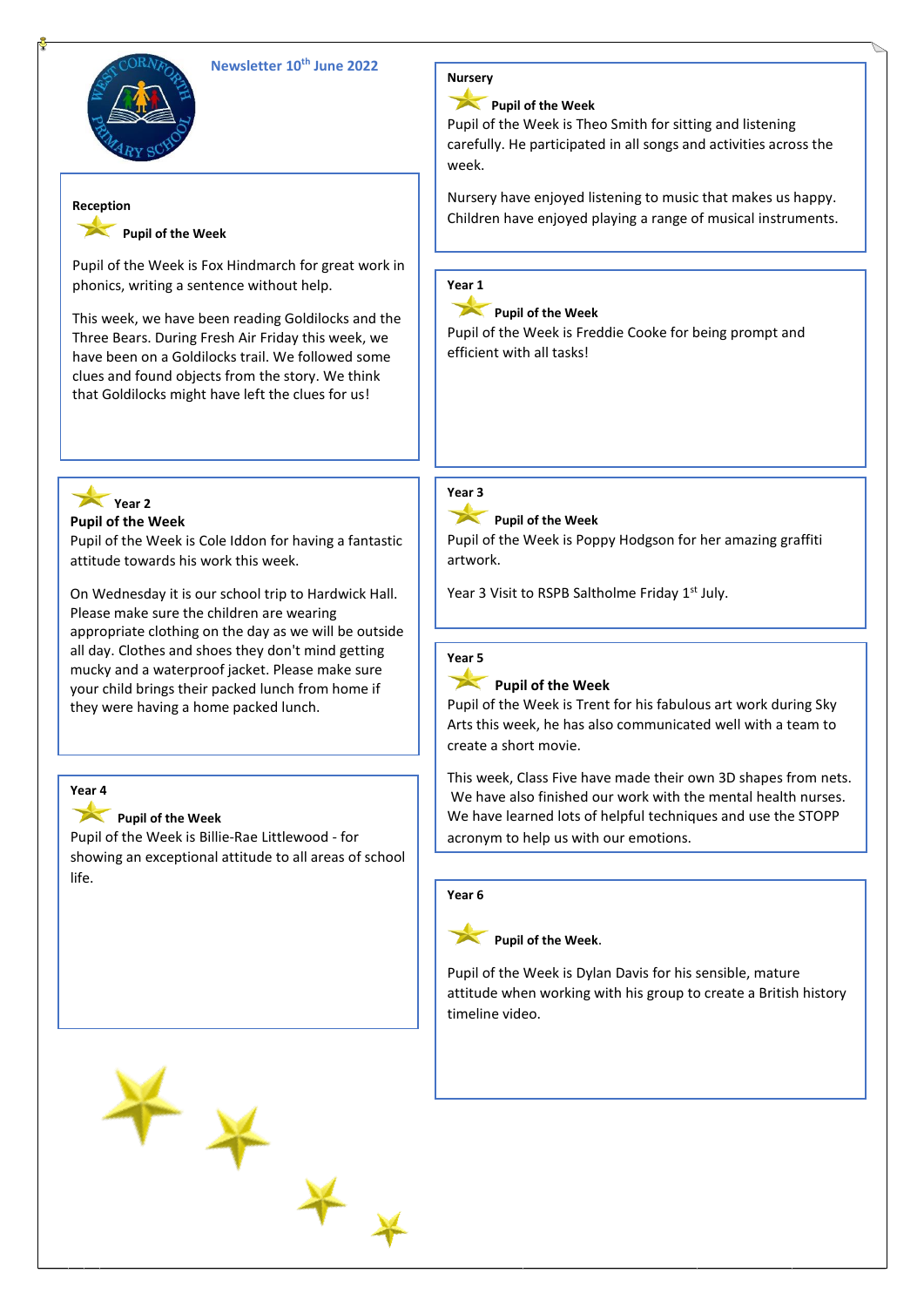# **School News**

# **Staffing September 2022**

Ducklings- Mrs Allan, Miss Dunkeld and Miss Richardson Nursery- Miss King and Miss Lamb Rebecca and Katie Reception- Mrs L Smith and Mrs J Smith Year 1- Miss Crampton and Mr Hay Year 2- Miss Cameron Miss Cowe and Mr Gough Year 3- Miss Gregg and Mrs Ferguson Year 4- Miss Prosser and Mrs O' Sullivan Year 5- Miss Hird and Mrs Brown (Miss Harrison support) Year 6- Miss Denham and Mrs Goldsmith Mr Whitelock- P.E Coach Mrs Miller- Wellbeing Mr Cameron- Creative Arts Lead

### **Class Visits**

Class 2 Visit to Hardwick Hall 15<sup>th</sup> June 2022 - £10 Class 1 Visit to Beamish Museum 17<sup>th</sup> June 2022 - £10 3-year-old Nursery visit to Hall Hill Farm 5<sup>th</sup> July 2022 - £16.50 Please pay school visit money via Parent Pay. Thank you.

### **Dates:**

- End of year reports
- End of year progress meeting for parents
- Sports afternoon
- Year Six Leavers' Assembly

### **School Uniform**

Children are expected to wear full school uniform (including dark coloured shoes) unless it is a P.E day. Cropped t-shirts should not be worn for P.E.

### **Year 1 Phonic Test**

Well done KS1. You have completed the phonics test to a very high standard!



# **Bruce's Corner**

### **Being a Nuisance**

I love being cuddled and stroked. Earlier this week, I wanted to play but Mrs. Hodgson was busy using the laptop. After a while, she told me off for getting in the way and being a nuisance. Sometimes, you just have to learn to play by yourself and give adults the time they need to get jobs done.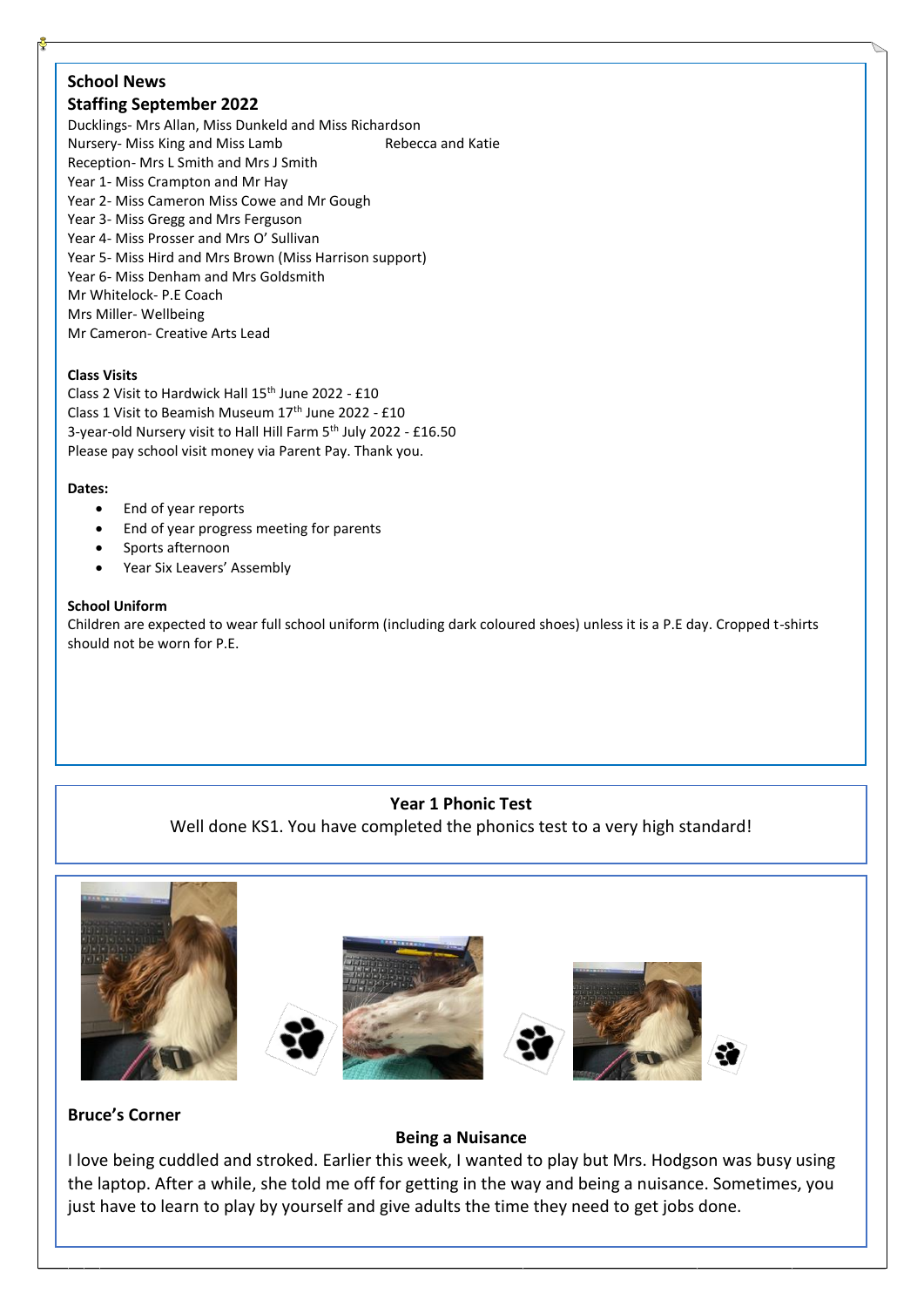#### **School News Maths Club** Starting Monday 13th June, maths club will run during a Monday lunch time (12:30-13:00) with Miss Denham. Children are invited to attend on a volunteer basis, if you would like your child to attend, please message their class teacher on Dojo however, spaces are limited I I **Mr. Whitelock's Sports Superstars West Cornforth Podcast Rec:** Check out our Whispers Around Roman Thompson Skye McGinty West Cornforth Primary School **Year 1:** podcast to hear about what has Ethan littlely Vaughan been going on around school this Mila Clarke **Year 2:** week. Maddie Mitford Jimmy Armstrong Podcasts can be found on the school **Year 3:** website.Georgia Flanagan Niamh Mitford **Year 4:** Kayden Johnson Chloe miles **Year 5:** Matthew Graham Amelia Metcalfe **Whispers Year 6:** Danny Ridley **SPORT** Nieve Steel

# **Sky Access All Arts**

#### **Arts Week**

Sky Arts Week has been amazing! Children have been so creative; producing Anglo Saxon ships using different mediums, reimaging book covers and painting with acrylics. Some of the older children have become film makers and photographersreimagining images. We sang songs and used instruments as well as acting and performing in different ways. We have fully celebrated the arts this week and have a bright and beautiful school.